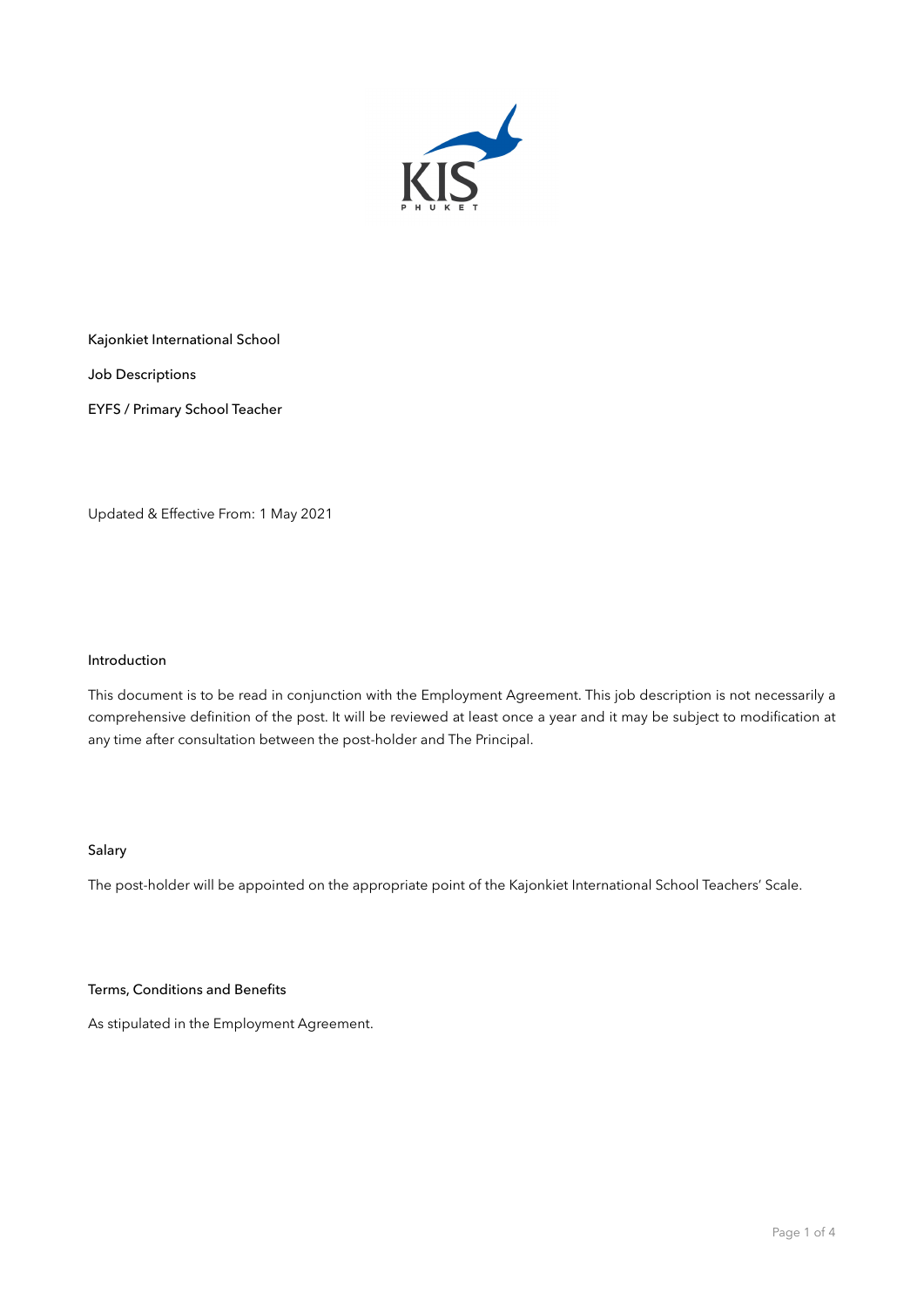## Responsibility

The EYFS & Primary School Teacher is:

- Under the line management of the Phase Leader for curriculum and pastoral matters and is responsible to and will work closely with the Vice-Principal (EYFS & Primary);
- responsible for monitoring student attendance;
- responsible for the short and medium term planning of lessons in accordance with Year Group schemes of work;
- responsible for the setting of ambitious academic targets for all students taught in line with school-wide goals and which take account of students' prior attainment and English Language levels;
- responsible for maintaining good discipline in all lessons taught by following the School's disciplinary policies and procedures;
- responsible for the establishment of a purposeful working atmosphere during all learning activities;
- responsible for the setting of appropriate, differentiated, challenging and stimulating work including Home Learning Assignments (as appropriate) – for all students taught and is able to respond appropriately to students with Individual Education Plans;
- responsible for the identification of students with Special Educational Needs, Talented and Gifted abilities and English as an Additional Language (EAL) concerns and for the prompt reporting of such to the appropriate Line Manager;
- part of a subject team and contributes to the development of that subject;
- responsible, where possible, for the setting of appropriate, differentiated, challenging and stimulating work for all students taught during periods of absence;
- responsible for the gathering of information (for inclusion in the Performance Management Personal Profile) which will be supportive of the Self-Analysis component of Performance Management
- responsible for the creation of a well organised, stimulating working environment that supports all learners;
- responsible for regular and high-quality communication with parents and contributes to Parents in Partnership activities.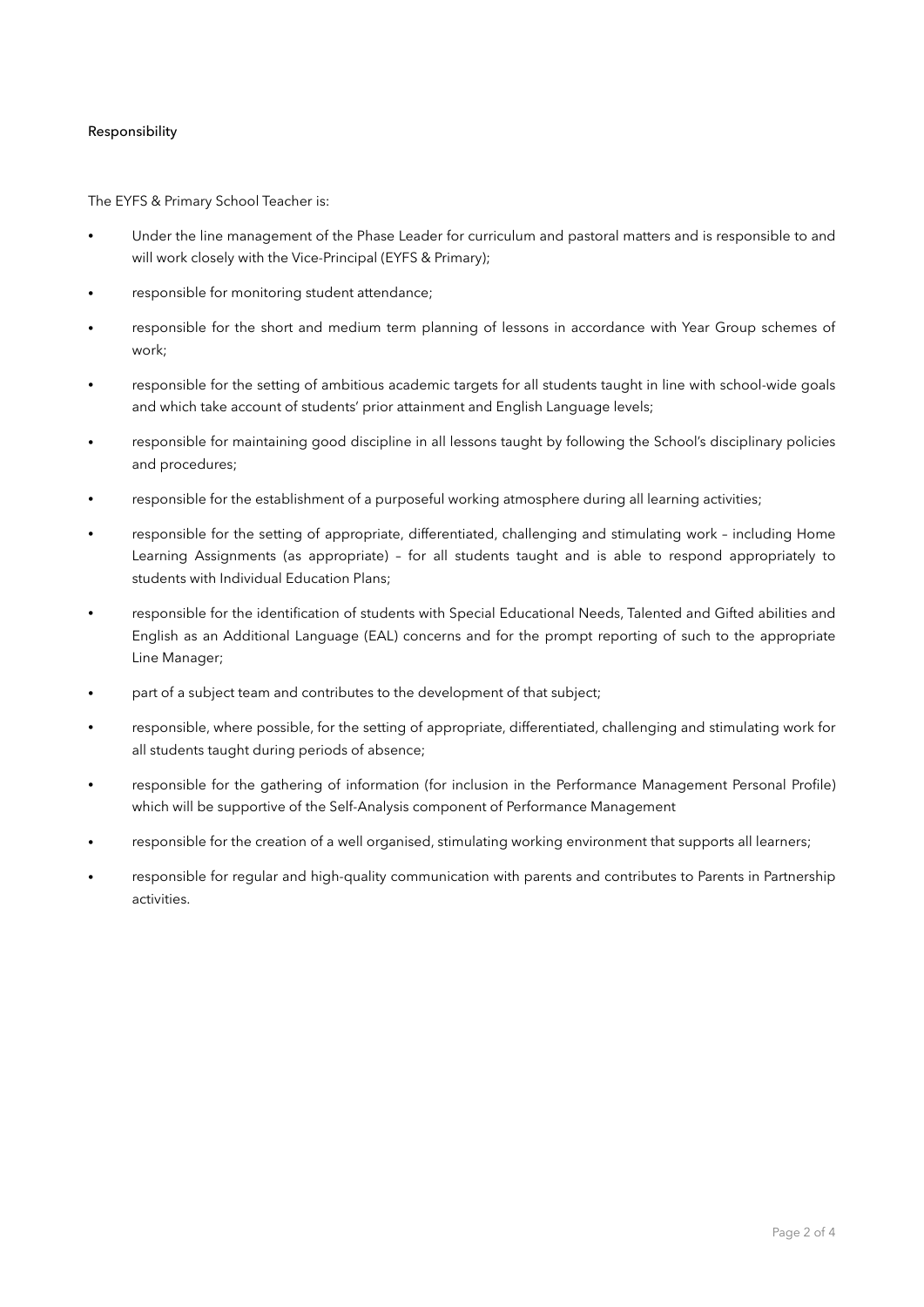### Tasks

The EYFS & Primary School Teacher will:

- expect to teach a full-timetable as follows main scale teachers without additional responsibility: 48 of 60 periods, on a two week cycle, each 55 minutes in length;
- expect to be in school for the duration of the school day as identified by the Vice-Principal (EYFS & Primary);
- receive planning, preparation, assessment and department meeting time as follows 12 of 60 periods, on a two week cycle, each 55 minutes in length;
- Take and maintain the daily school register according to established routine and consult with administrative staff to ensure that contact has been made with students who are absent from school without explanation;
- keep appropriate records of students' work;
- mark and return work set including Home Learning Assignments within an agreed and reasonable time;
- use agreed school and phase marking schemes;
- organise the Teaching Assistant and EAL support within the classroom with a clear learning focus;
- carry out programmes of assessment as agreed by the Phase Leader, the Vice Principal (EYFS & Primary) and The School;
- complete student reports in line with The School's Reporting Policy;
- will attend parent/teacher consultation events including presentations from The Vice Principal (EYFS & Primary) as appropriate – and keep parents informed about students' performance and targets using the Student Diary and other established channels;
- lead or participate in a minimum of two extra curricular activities per week during term-time;
- attend phase/key stage, EYFS & Primary School and whole school staff meetings including Staff Weekly Briefings - and expect to be available for such, as published;
- be available for cover as directed by the Principal and/or The Vice Principal (EYFS & Primary) in accordance with The School's Cover Policy.